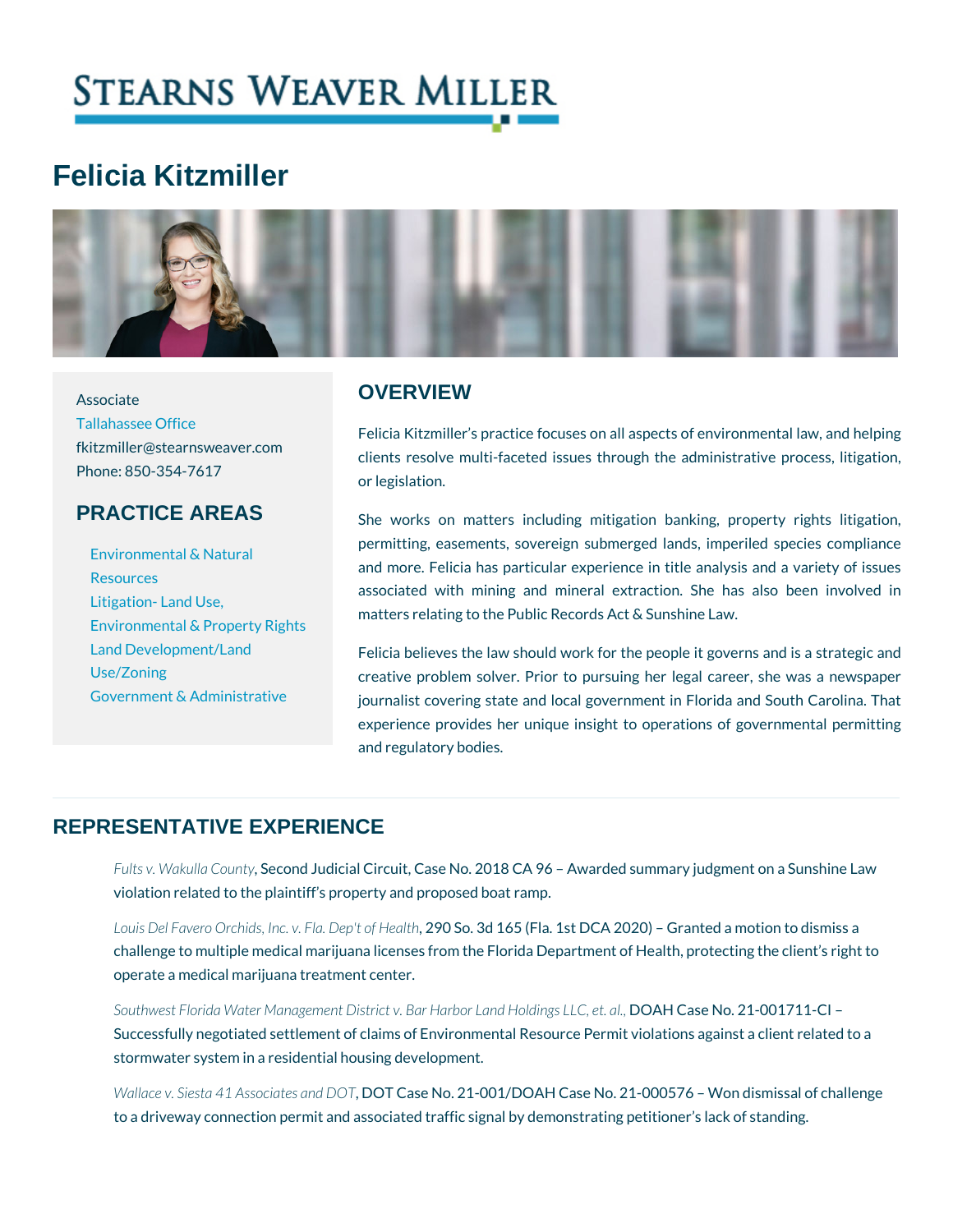Benderson-Kendall Associates, LLC v. DepNaortm2e1n 02001 TrFainlospoloprotatiticom, tDoOpTrotec access of client shopping center and negotiated mutually beneficial settlement eliminating the need for further litigation.

Columbia County v. Bayfield Mitigraticial LC Couit, Case No. 19-438-CA Assiste breach of contract against operators of a mitigation bank after the bank s cred property interest, and assisted with negotiating settlement following the reinst mitigation bank credits.

Assisted in the permitting of the North Florida Resiliency Connection, an elect counties and 176 miles of the Panhandle to create service redundancy by Gulf NEPA process and unique challenges related to National Forests and historic preservation evaluation evaluation government negotiations regarding comprehensive plan and land development i

#### PROFESSIONAL & COMMUNITY INVOLVEMENT

The Florida Bar Environmental & Land Use Law Section (ELULS) Executive Council, 2019-Present

Co-Editor of The Reporter, 2019-Present

Tallahassee Women Lawyers (TWL), Board of Directors, 2018-Present Public Relations Director, 2020-Present

Tallahassee Bar Association, Young Lawyers Section, Board of Directors, 2018-2020

## **RECOGNITION**

American Bar Association National Appellate Advocacy Competition, National S

#### PUBLICATIONS & PRESENTATIONS

[Land Development News Update](/blog/category/recent-updates/) Publications [: Bird, Bird, Bird - Bird Is The Word!](https://conta.cc/3q1Hgnw) Stearns Weaver Millers | Neow se rbl bp ed ra 2e0 21

[Land Development News Update](/blog/category/recent-updates/) [, Publications](/blog/category/publications/) [: Development Demand Drives Opportunity for Conservation of](https://conta.cc/30bn5Zj)  [Gopher Tortoise Sites](https://conta.cc/30bn5Zj) Stearns Weaver Millers | Neaw oblepd2a0t 281

[Government Affairs News Update](/blog/category/government-affairs-news-updates/) Land Development News Update Publications [: What's Developing | Fall 2021](https://conta.cc/3i72Ged) Stearns Weaver Miller NSewpsteUnpblate 2021

[Land Development News Update](/blog/category/recent-updates/) [, Publications](/blog/category/publications/) [: FWC Seeks Public Input on Beach-Nesting Birds Draft Guidelines](https://conta.cc/3nWUUXQ) Stearns Weaver Miller NSewpsteUnplotente 2021